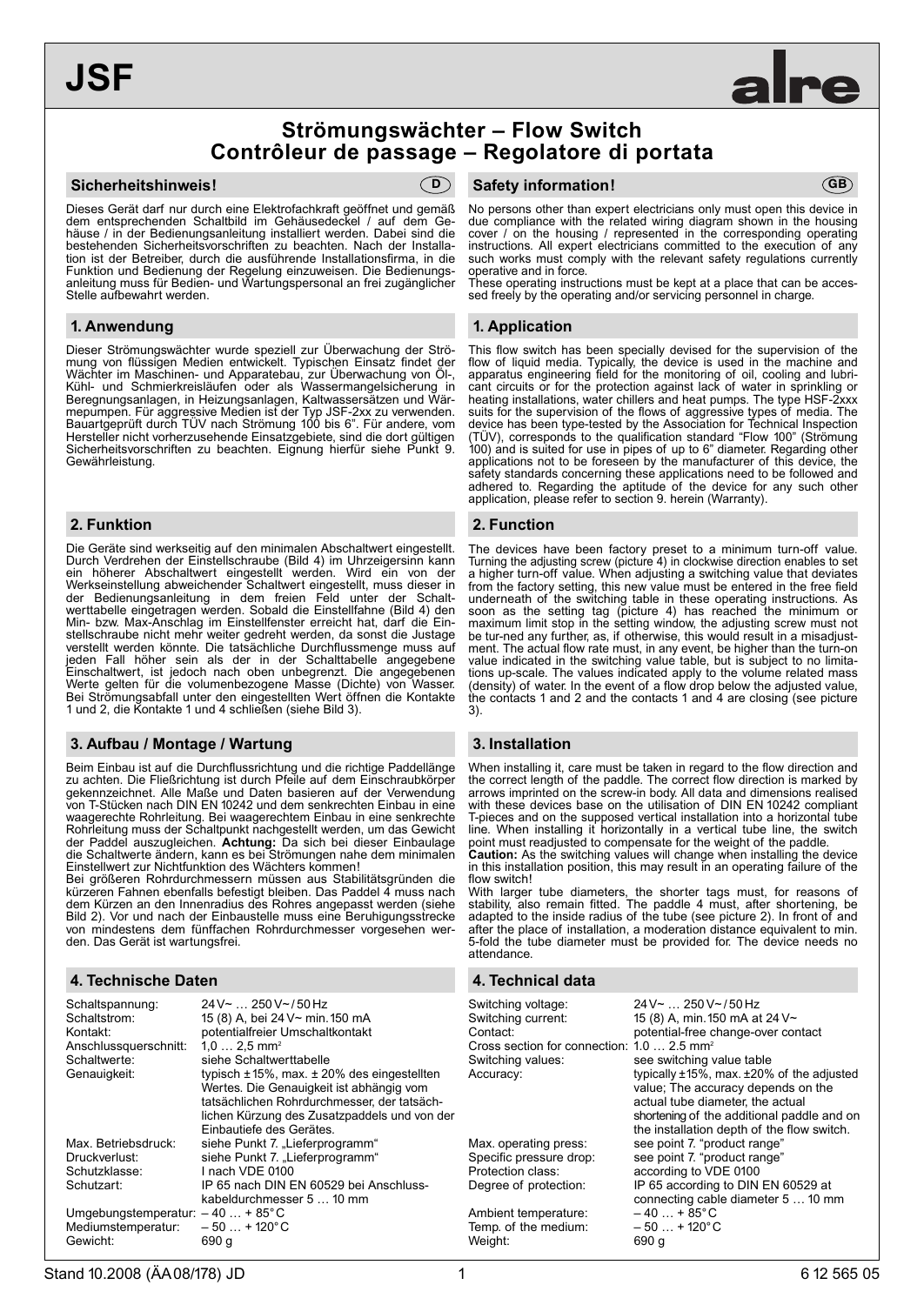Materialien: – Gehäuse aus schlagfestem Kunststoff ABS

- Einschraubkörper R1" aus Messing, für aggressive Medien aus V4A (JSF-2E/RE) – Paddel aus V4A
- T-Stück (JSF-3/4) aus Grauguss

# **5. Zubehör**

Die Typen JSF-3 und JSF-4 werden mit angebautem T-Stück aus Grauguss geliefert. Ersatzpaddel können unter der Typenbezeichnung JZ-09 nachbestellt werden.

# **Consigne de sécurité fondamentale**



Uniquement des personnes qualifiées en matière d'électricité doivent ouvrir ce dispositif en conformité avec le schéma des connexions imprimé sur le boîtier ou apposé à celui-ci ou bien représenté dans les notices d'instructions correspondantes. Tous électriciens spécialisés chargés de l'exécution de tels travaux doivent se conformer aux prescriptions de sécurité actuellement en vigueur s'y rapportant.

Les instructions de service sont à garder à un lieu librement accessible pour les personnels de service et d'entretien.

# **1. Application**

Le contrôleur de passage décrit dans cette notice d'instructions a été spécialement conçu pour le contrôle de courants milieux liquides écou-lant des tuyaux. Typiquement, le dispositif est utilisé au plan des secteurs de construction de machines et d'appareils pour la surveillance d'écoulements dans des circuits à l'huile, de refroidissement ou de lubrification ou en tant qu'élément de protection contre une pénurie d'eau dans des installation à têtes automatiques à extinction, installations de chauffage, des refroidisseurs d'eau ou des pompes à chaleur. Le type JSF-2xx convient pour le contrôle d'écoulements de milieux agressifs. La forme de l'exécution du dispositif à été testée par le Service allemand des Visites Techniques des Véhicules (TÜV) est correspond au standard «Ecoulement 100» (Strömung 100) et convient donc pour l'utilisation dans des tubes de diamètres jusqu'à 6". Concernant des autres applications pas à prévoir par le fabricant de ce dispositif, les standards de sécurité se rapportant à ces applications sont à respecter. En ce qui concerne l'aptitude ou l'approbation du dispositif pour des telles applications, veuillez également faire attention aux informations de garantie dans chapitre 9. (Garantie) dans cette notice d'instructions.

# **2. Fonctionnement 2. Funzionamento**

Côté de l'usine, les dispositifs ont été ajustés à une valeur de coupure minimale. Tourner la vis d'ajustage (image 4) dans le sens d'horloge permet d'ajuster une valeur de coupure plus élevée. Lorsqu'on ajuste une valeur de commutation qui s'écarte de la valeur ajustée côté de l'usine, cette nouvelle valeur doit être enregistrée dans la case libre se trouvant en-dessous du tableau des valeurs de commutation dans cette notice d'instructions. Dès que l'étiquette d'ajustage (image 4) atteigne la butée minimale ou maximale dans la fenêtre d'ajustage, la vis d'ajustage ne doit être tournée en dehors d'une de ces positions, car sinon ceci résulte dans un mauvais réglage. Le débit de passage doit, en tout cas, être plus haut que la valeur d'enclenchement indiquée dans le tableau des valeurs de commutation, mais n'est pas soumise à des limites sur l'échelle vers le haut. Les valeurs indiquées s'appliquent à la masse volumique de l'eau (densité). Au moment où l'écoulement descend et reste inférieur à la valeur ajustée, les contacts 1 et 2 s'ouvrent, tandis que les contacts 1 et 4 ferment (voir image 3).

#### **3. Mise en place / installation / entretien**

Lors du montage de l'appareil, il faut faire attention à l'installer dans la direction d'écoulement du milieu et à ce que la longueur de l'aube soit juste. La direction d'écoulement correcte a été marquée par des flèches imprimées sur le corps de l'enveloppe à visser. Toutes données et dimensions réalisées avec cet appareil se basent sur l'utilisation d'une pièce en T en conformité avec DIN EN 10242T et sur une installation supposée verticale dans un tuyau de transport horizontal. Lors d'une installation horizontale dans un tuyau de transport vertical, il faut faire<br>attention à rajuster le point de commutation afin de compenser le poids<br>de l'aube. **Attention:** En raison du fait que les valeurs de commutation changent lorsqu'on installe l'appareil en cette position, il se peut en cas d'écoulements près de la valeur minimale ajustée qu'une défaillance du commutateur de débit de passage se produit!

Avec des diamètres plus élevés, les étiquettes plus petites doivent, pour des raisons de stabilité, également rester montées. L'aube 4 doit, après l'avoir raccourci, être adaptée au rayon intérieur du tuyau (v. image 2). Devant et après son lieu d'installation, une distance d'affaiblissement équivalente à au moins le quintuple du diamètre du tuyau de transport est à prévoir. L'appareil ne nécessite pas d'entretien.

Materials: – housing made of impact-resistant ABS plastic

 $\in$  I

- screw-in body R1" made of brass or of V4A for aggressive media (JSF-2E/RE) – paddle made of V4A
- T-piece (JSF-3/4) made of grey cast iron

### **5. Accessories**

The types JSF-3 and JSF-4 are delivered with attached grey cast iron T-piece. When placing an order for spare paddles, please indicate the type designation JZ-09.

# **Avvertimento di sicurezza!**

Questo apparecchio può essere aperto esclusivamente da un elettricista ed installato in base allo schema elettrico, riportato nel coperchio della scatola / sulla scatola / nelle istruzioni per l'uso.

Le istruzioni per l'uso dovranno essere custodite per il personale di servizio e di manutenzione in un punto accessibile.

### **1. Applicazione**

Questo sensore di flusso è stato concepito soprattutto per monitorare il flusso di liquidi. Il sensore viene utilizzato specificamente in impianti macchine ed apparecchiature per sorvegliare circuiti di olio, raffreddamento e lubrificazione o come protezione per acqua insufficiente in impianti di irrigazione, riscaldamento, refrigeratori per acqua fredda e pompa di calore. Per sostanze aggressive si dovrà utilizzare il tipo JSF-2xx, che è collaudato dal TÜV in base a flusso 100 per tubi con diametri fino a 6". Per altri settori di impiego non previsti dal produttore osservare le norme di sicurezza vigenti sul posto. Per la compatibilità vedi punto 9. Garanzia.

Gli apparecchi sono tarati in fabbrica sul valore di disinserimento minimo. Girando la vite di regolazione (fig. 4) in senso orario si può programmare un valore di disinserimento maggiore. Se viene programmato un valore d'intervento diverso da quello tarato in fabbrica, bisogna registrarlo nelle istruzioni per l'uso nel campo libero sotto la tabella dei valori d'intervento. Appena la linguetta di regolazione (fig. 4) ha raggiunto lo scontro Min risp. Max nella finestra di programmazione, non si deve continuare a girare la vite di regolazione, perché altrimenti si potrebbe spostare l'aggiustaggio. In ogni caso la portata reale deve essere super-iore al valore d'intervento indicato nella tabella dei valori d'intervento, però non è limitato verso l'alto. I valori indicati sono validi per la massa riferita al volume (densità) di acqua. Se la corrente cade sotto il valore programmato aprono i contatti 1e 2, i contatti1e 4 chiudono (vedi fig. 3).

#### **3. Costruzione / montaggio / manutenzione**

Per il montaggio si deve badare sulla direzione della corrente e la lunghezza corretta delle pale. La direzione della corrente è indicata da frecce sul corpo di avvitamento. Tutte le dimensioni e dati sono basati sull'uso di raccordi a T secondo DIN EN 10242 e il montaggio verticale in una tubazione orizzontale. In caso di un montaggio orizzontale in una tubazione verticale bisogna regolare il valore d'intervento per compensare il peso delle linguette. **Attenzione:** Poiché in questa posizione di montaggio cambiano i valori d'intervento, per correnti vicino al valore d'intervento minimo potrà risultare un malfunzionamento del regolatore!

In caso di diametri maggiori dei tubi si devono anche lasciare le linguette più corte per ragioni di stabilità. La pala 4 deve essere adattata al raggio interno del tubo accorciandola (vedi figura 2). Davanti e dopo il posto di montaggio si deve prevedere un tratto di smorzamento di almeno 5 volte il diametro del tubo. L'apparecchio non richiede manutenzione.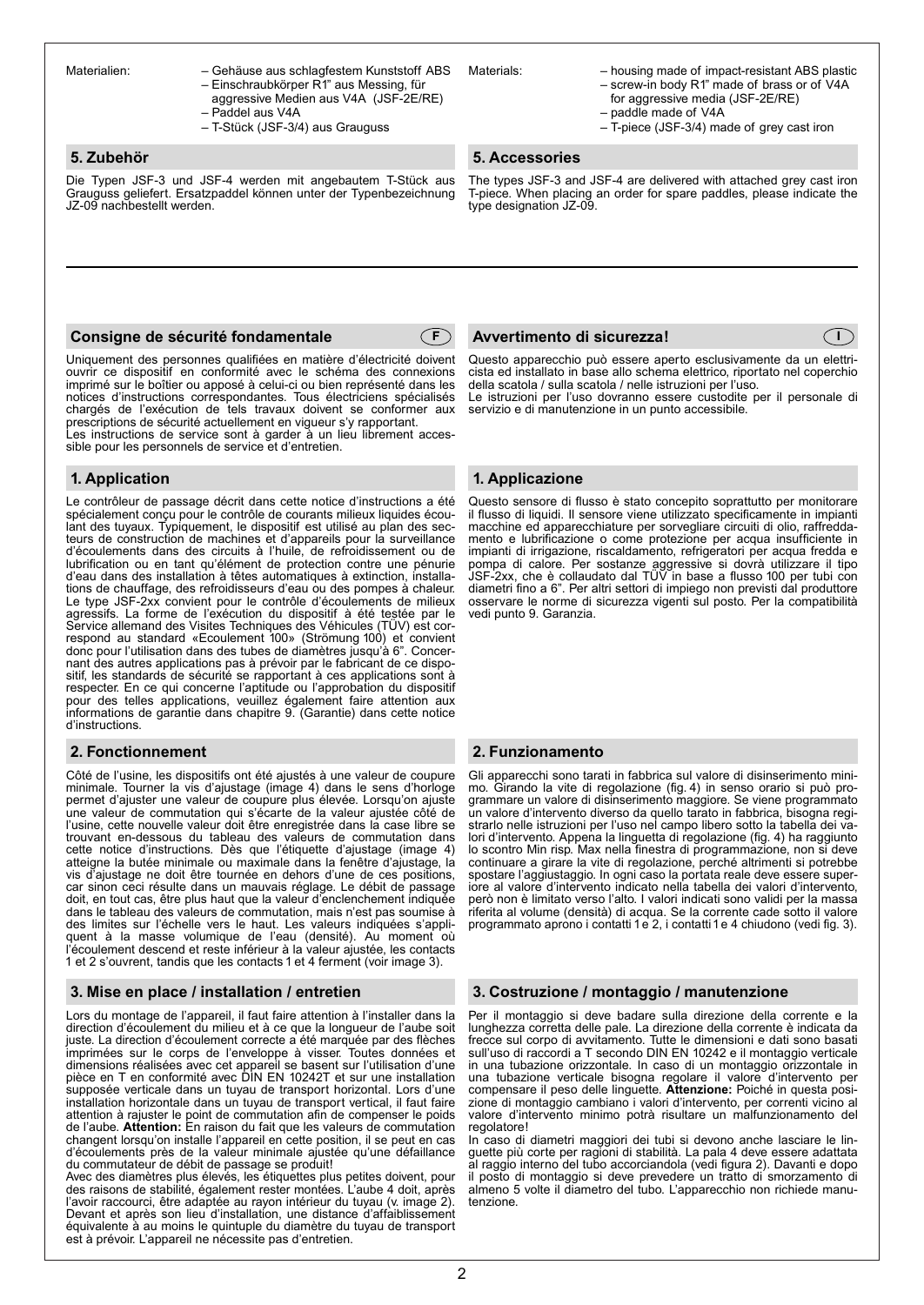# **4. Caractéristiques techniques**

| Tension de commutation: $24V \sim  250V \sim 750 Hz$<br>Courant d'interruption:<br>Contact:<br>Section de branchement:<br>Valeurs de commutation:<br>Exactitude: | 15 (8) A, min. 150 mA à 24 V~<br>inverseur, libre de potentiel<br>$1,02,5$ mm <sup>2</sup><br>voir tableau «valeurs de commutation»<br>typiquement $±15\%$ , max. $±20\%$ de la valeur<br>ajustée; L'exactitude dépend du diamètre | Τe<br>C<br>С<br>S١<br>V<br>P <sub>1</sub> |
|------------------------------------------------------------------------------------------------------------------------------------------------------------------|------------------------------------------------------------------------------------------------------------------------------------------------------------------------------------------------------------------------------------|-------------------------------------------|
|                                                                                                                                                                  | réel du tube, du raccourcissement effectif<br>de l'aube additionnelle et de la profondeur<br>de l'installation de l'interrupteur de débit de                                                                                       |                                           |
|                                                                                                                                                                  | passage.                                                                                                                                                                                                                           |                                           |
|                                                                                                                                                                  | Pression de régime max.: voir point 7. «gamme de produits»                                                                                                                                                                         | Pı                                        |
| Chute de pression:                                                                                                                                               | voir point 7. «gamme de produits»<br>I conformément au VDE 0100                                                                                                                                                                    | P(                                        |
| Indice de protection:                                                                                                                                            | IP 65 conformément au DIN EN 60529 aux                                                                                                                                                                                             | C<br>Ti                                   |
| Type de protection:                                                                                                                                              | diamètres de câble de raccordement de                                                                                                                                                                                              |                                           |
|                                                                                                                                                                  | 5 à 10 mm                                                                                                                                                                                                                          | Τe                                        |
| Température ambiante:                                                                                                                                            | $-40+85^{\circ}C$                                                                                                                                                                                                                  | Τŧ                                        |
| Température du milieu:                                                                                                                                           | $-50+120^{\circ}C$                                                                                                                                                                                                                 | P(                                        |
| Poids:                                                                                                                                                           | 690 g                                                                                                                                                                                                                              | M                                         |
| Matériaux:                                                                                                                                                       | - boîtier fait de matière plastique<br>ABS anti-choc                                                                                                                                                                               |                                           |
|                                                                                                                                                                  | - corps de l'enveloppe à visser R1"                                                                                                                                                                                                |                                           |
|                                                                                                                                                                  | fait de laiton ou de V4A pour l'utilisation                                                                                                                                                                                        |                                           |
|                                                                                                                                                                  | dans des milieux agressifs (JSF-2E/RE)                                                                                                                                                                                             |                                           |
|                                                                                                                                                                  | - aube fait de V4A                                                                                                                                                                                                                 |                                           |
|                                                                                                                                                                  | - pièce en T (JSF-3/4) fait de fonte grise                                                                                                                                                                                         |                                           |

**5. Accessoires**

Les types JSF-3 et JSF-4 sont délivrés avec une pièce en T en fonte grise ajoutée. Lors de la commande d'aubes de réserve, veuillez indiquer le code de désignation JZ-09.

#### **6. Schaltwerttabelle / Switching value table / Tableau de valeurs de commutation / Tabella dei valori d'intervento** JSF-1E, JSF-1RE, JSF-2E, JSF-2RE

| Rohr Ø<br>Tube $\varnothing$<br>Tube Ø<br>$Ø$ tubo | Abschaltwerte m <sup>3</sup> /h<br>Turn-off values m <sup>3</sup> /h<br>Valeurs de coupure m <sup>3</sup> /h<br>Valori di disinserim. m <sup>3</sup> /h<br>Min.<br>Max. | Einschaltwerte m <sup>3</sup> /h<br>Turn-on values m <sup>3</sup> /h<br>Valeurs d'enclenchem. m <sup>3</sup> /h<br>Valori d'intervento m <sup>3</sup> /h<br>Min.<br>Max. |
|----------------------------------------------------|-------------------------------------------------------------------------------------------------------------------------------------------------------------------------|--------------------------------------------------------------------------------------------------------------------------------------------------------------------------|
| 1"<br>E.<br>RE 1"                                  | $0,55$ 2,00<br>$0,19$ $1,00$                                                                                                                                            | $0,86$ 2,10<br>$0,57$ 1,10                                                                                                                                               |
| E<br>11/4"                                         | $0,82$ 2,80                                                                                                                                                             | $1,30$ $3,00$                                                                                                                                                            |
| RE 11/4"                                           | $0,24$ 1,40                                                                                                                                                             | $0,90$ 1,60                                                                                                                                                              |
| E.<br>11/2"                                        | $1,10$ 4,00                                                                                                                                                             | 1,70  4,20                                                                                                                                                               |
| RE 11/2"                                           | $0,50$ 1,90                                                                                                                                                             | $1,20$ 2,20                                                                                                                                                              |
| E<br>2"                                            | 2,10  7,30                                                                                                                                                              | 3,20  7,80                                                                                                                                                               |
| <b>RE 2"</b>                                       | $0,90$ 3,60                                                                                                                                                             | 2,30  4,10                                                                                                                                                               |
| E.<br>$2^{1/2"}$                                   | 2,80  9,80                                                                                                                                                              | 4,30  10,50                                                                                                                                                              |
| RE 21/2"                                           | $1,20$ 4,90                                                                                                                                                             | $3,10$ 5,50                                                                                                                                                              |
| E<br>3"                                            | 4,00  13,80                                                                                                                                                             | 6,10  14,70                                                                                                                                                              |
| <b>RE 3"</b>                                       | 2,10  7,40                                                                                                                                                              | 4,90  8,20                                                                                                                                                               |
| E<br>4"                                            | 10,40  32,00                                                                                                                                                            | 15,40  33,90                                                                                                                                                             |
| <b>RE 4"</b>                                       | 4,90  17,10                                                                                                                                                             | 11,30  19,10                                                                                                                                                             |
| E.<br>4" Z                                         | 7,00  21,70                                                                                                                                                             | 10,50  23,10                                                                                                                                                             |
| <b>RE 4"Z</b>                                      | 3,30  11,60                                                                                                                                                             | 7,70  13,00                                                                                                                                                              |
| 5"<br>E                                            | 20,80  63,50                                                                                                                                                            | 30,60  67,30                                                                                                                                                             |
| <b>RE 5"</b>                                       | $9,70$ 34,00                                                                                                                                                            | 22,40  37,90                                                                                                                                                             |
| 5"Z<br>Е                                           | 10,70  33,30                                                                                                                                                            | 15,80  34,70                                                                                                                                                             |
| <b>RE 5"Z</b>                                      | 5,00  17,50                                                                                                                                                             | 11,50  19,60                                                                                                                                                             |
| 6"<br>E                                            | 29,20  89,10                                                                                                                                                            | 43,00  94,50                                                                                                                                                             |
| RE 6"                                              | 13,60  47,60                                                                                                                                                            | 31,50  53,20                                                                                                                                                             |
| E.<br>6"Z                                          | 13,10  39,90                                                                                                                                                            | 19,30  42,40                                                                                                                                                             |
| RE 6"Z                                             | $6,10$ 21,40                                                                                                                                                            | 14,10  23,90                                                                                                                                                             |
| E<br>8"                                            | 72,60  165,70                                                                                                                                                           | 85,10  172,50                                                                                                                                                            |
| <b>RE 8"</b>                                       | 25,70  90,10                                                                                                                                                            | 59,60  100,70                                                                                                                                                            |
| E.<br>8"Z                                          | 38,60  90,80                                                                                                                                                            | 46,50  94,20                                                                                                                                                             |
| <b>RE 8"Z</b>                                      | 21,70  55,30                                                                                                                                                            | 36,50  61,80                                                                                                                                                             |

# **4. Caratteristiche tecniche**

| Tensione di commutazione:<br>Corrente di commutazione:<br>Contatto:<br>Sezione per l'allacciamento:<br>Valori d'intervento:<br>Precisione:                                            | $24V$ $\sim$ 250 V ~ / 50 Hz<br>15 (8) A, a 24 V~ 150 mA minimo<br>commutatore a potenziale zero<br>$1.0 2.5$ mm <sup>2</sup><br>vedi tabella dei valori d'interveto<br>tipicamente $±15\%$ , max. $±20\%$ del<br>valore impostato; La precisione<br>dipende dal diametro reale del tubo,<br>l'accorciamento reale della pala addi-<br>zionale e dalla profondità di montaggio<br>del regolatore di portata. |
|---------------------------------------------------------------------------------------------------------------------------------------------------------------------------------------|--------------------------------------------------------------------------------------------------------------------------------------------------------------------------------------------------------------------------------------------------------------------------------------------------------------------------------------------------------------------------------------------------------------|
| Pressione d'esercizio massima:<br>Perdita di pressione:<br>Classe di protezione:<br>Tipo di protezione:<br>Temperatura d'ambiente:<br>Temperatura di sostanza:<br>Peso:<br>Materiali: | vedi punto 7. «programma di fornitura»<br>vedi punto 7. «programma di fornitura»<br>I secondo VDE 0100<br>IP 65 secondo DIN EN 60529 per<br>diametri di cavo 5  10 mm<br>$-40+85^{\circ}C$<br>$-50+120^{\circ}C$<br>690 q<br>- cassetta in plastica ABS resistente<br>agli urti<br>- corpo di avvitamento R1" in<br>ottone, per sostanze aggressive in                                                       |
|                                                                                                                                                                                       | V4A (JSF-2E/RE)<br>- pala in V4A<br>- raccordo a T (JSF-3/4) in ghisa grigia                                                                                                                                                                                                                                                                                                                                 |
|                                                                                                                                                                                       |                                                                                                                                                                                                                                                                                                                                                                                                              |

# **5. Accessori**

I tipi JSF-3 e JSF-4 vengono forniti con raccordo a T montato in ghisa grigia. Pale di ricambio possono essere ordinate sotto codice JZ-09.

| JSF-3E, JSF-4E | 6. Schaltwerttabelle / Switching value table /<br>Tableau de valeurs de commutation /<br>Tabella dei valori d'intervento |
|----------------|--------------------------------------------------------------------------------------------------------------------------|
|----------------|--------------------------------------------------------------------------------------------------------------------------|

| Rohr Ø<br>Tube $\varnothing$<br>Tube $\varnothing$<br>$Ø$ tubo | Abschaltwerte I/h<br>Turn-off values I/h<br>Valeurs de coupure I/h<br>Valori di disinserim. I/h<br>Min. Max. | Einschaltwerte I/h<br>Turn-on values I/h<br>Valeurs d'enclenchem. I/h<br>Valori d'intervento I/h<br>Min. Max. |
|----------------------------------------------------------------|--------------------------------------------------------------------------------------------------------------|---------------------------------------------------------------------------------------------------------------|
| $3E^{1/2"}$                                                    | 174  846                                                                                                     | 480 948                                                                                                       |
| 4 F 3/4"                                                       | 138 . 768                                                                                                    | 408 858                                                                                                       |

 $E =$  Standardtyp / standard type / type standard / tipo standard

RE = Typ mit reduzierten Schaltwerten / type with reduced switching values / type avec valeurs de commutation réduites / tipo con valori d'intervento ridotti

Z = Werte gelten bei Verwendung des Zusatzpaddels / values applicable only when using an additional paddle / valeurs n'applicables qu'avec l'utilisation d'une aube additionnelle / valori validi utilizzando la pala addizionale

Bei geänderten Schaltwerten hier Daten eintragen: With changed switching values, enter the related data here: En cas de valeurs de commutation changées, enregistrer les données correspondantes dans la case ci-dessous: In caso di valori d'intervento modificate registrare qui i dati:

Abschaltwert m3 /h, l/h: Turn-off value m3 /h, l/h: Valeurs de coupure m<sup>3</sup>/h, l/h: Valore di disinserimento m<sup>3</sup>/h, l/h:

Datum, Signatur: Date, signature: Date, signature: Data, Firma: